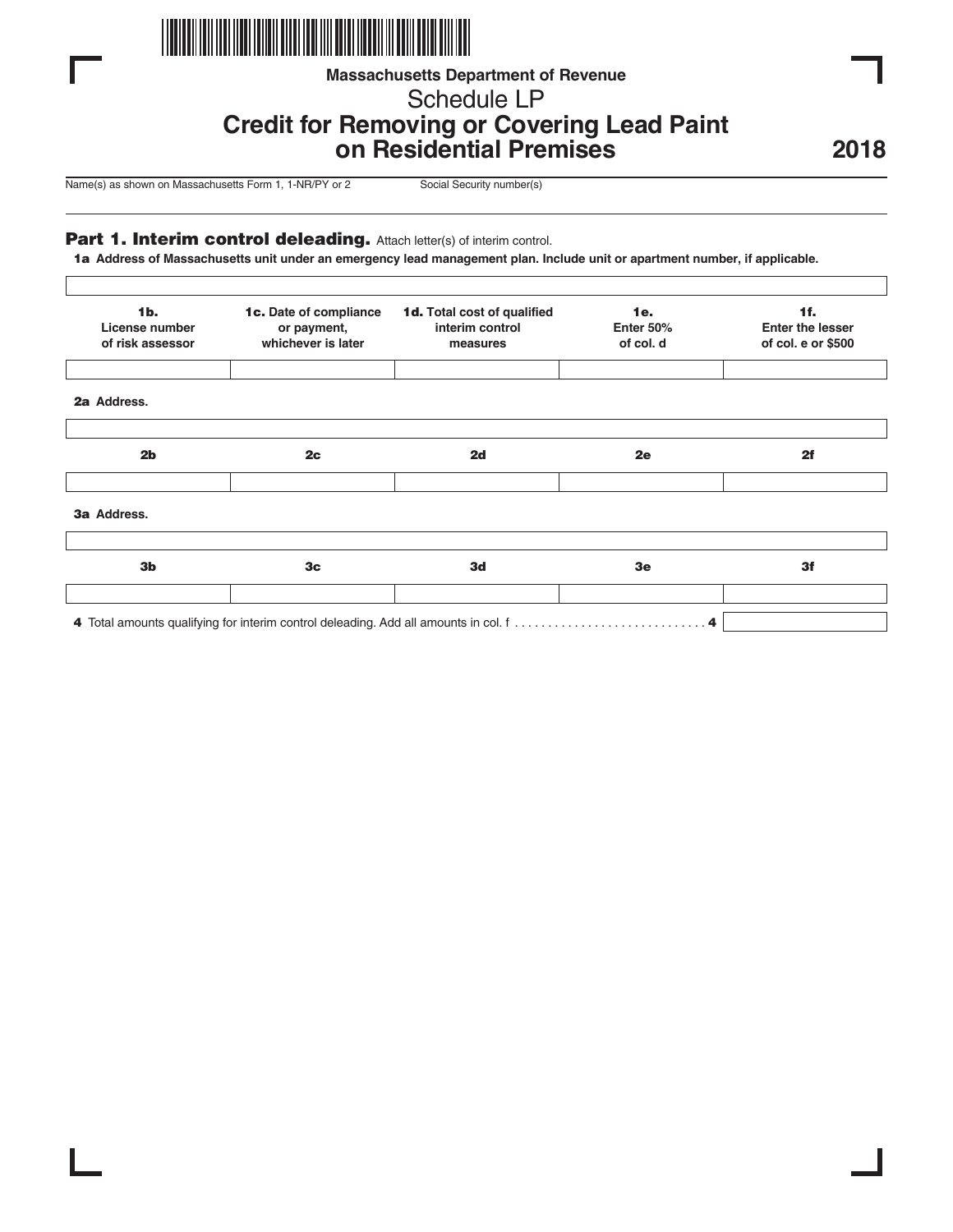

**2018 SCHEDULE LP, PAGE 2**

Name(s) as shown on Massachusetts Form 1, 1-NR/PY or 2 Social Security number(s)

 $\Gamma$ 

#### Part 2. Full compliance deleading. Attach letter(s) of compliance.

1a Address of Massachusetts unit deleaded. Include unit or apartment number, if applicable.

| 1 <sub>b</sub><br>License number<br>of inspector of<br>final deleading | 1c.<br>Date of compliance<br>or payment,<br>whichever is later | 1d.<br><b>Total cost of qualified</b><br>lead removal or<br>covering measures       | 1e.<br><b>Total cost or</b><br>\$1,500, whichever<br>is less | 1f. Subtract from col. e.<br>any entry in Part 1, col. f<br>or any entry from<br>2011 through 2017 of<br>Sch. LP, Part 1, col. f |
|------------------------------------------------------------------------|----------------------------------------------------------------|-------------------------------------------------------------------------------------|--------------------------------------------------------------|----------------------------------------------------------------------------------------------------------------------------------|
| 2a Address.                                                            |                                                                |                                                                                     |                                                              |                                                                                                                                  |
| 2 <sub>b</sub>                                                         | 2 <sub>c</sub>                                                 | 2d                                                                                  | 2e                                                           | 2f                                                                                                                               |
| 3a Address.                                                            |                                                                |                                                                                     |                                                              |                                                                                                                                  |
| 3 <sub>b</sub>                                                         | 3 <sub>c</sub>                                                 | 3d                                                                                  | 3e                                                           | 3f                                                                                                                               |
|                                                                        |                                                                | 4 Total amounts qualifying for full compliance deleading. Add all amounts in col. f | 4                                                            |                                                                                                                                  |

# Part 3. Current year credit

| 8 Total tax from return (Form 1, line 28; Form 1-NR/PY, line 32; or Form 2, line 41) less Limited Income Credit, and/or<br>Credit for Taxes Paid to Other Jurisdictions, and/or certain other credits, if any. Not less than "0". See instructions 8 |  |
|------------------------------------------------------------------------------------------------------------------------------------------------------------------------------------------------------------------------------------------------------|--|
| 9 Massachusetts Lead Paint Credit allowable this year (smaller of lines 7 or 8). Enter here and on Schedule CMS. You<br>must enclose Schedule LP with your return. Failure to do so will result in this credit being disallowed on your tax          |  |

## Part 4. Unused Lead Paint Credit carryover

10 Complete only if line 7 is greater than line 8, or if you have unused credits from prior years.

|                  | a. Unused credits from prior years                       | b. Portion used<br>this year                                       | c. Unused credit available<br>Subtract col. b from col. a |           |
|------------------|----------------------------------------------------------|--------------------------------------------------------------------|-----------------------------------------------------------|-----------|
| Year             | and current year credit                                  |                                                                    | Amount                                                    | For       |
| 2012             | (2017 Sch. LP, line 11, col. c)                          | <u> 1980 - Jan Samuel Barbara, margaret eta idazlea (h. 1980).</u> |                                                           | 2019      |
| 2013             |                                                          |                                                                    |                                                           | 2019-2020 |
| 2014             | (2017 Sch. LP, line 11, col. c)                          | <u> 1980 - Andrea Andrew Amerikaanse kommunister (h. 1980).</u>    |                                                           | 2019-2021 |
| 2015             | $(2017 \text{ Sch. LP}, \text{line } 11, \text{col. c})$ |                                                                    |                                                           | 2019-2022 |
| 2016             | (2017 Sch. LP, line 11, col. c)                          | <u> 1980 - Andrea Andrew Maria (b. 1980)</u>                       |                                                           | 2019-2023 |
| 2017             | (2017 Sch. LP, line 11, col. c)                          | <u> 1980 - Jan Stein, amerikansk politiker (d. 1980)</u>           |                                                           | 2019-2024 |
| 2018             | (2018 Sch. LP, line 5)                                   |                                                                    |                                                           | 2019-2025 |
| <b>11 Totals</b> |                                                          |                                                                    |                                                           |           |